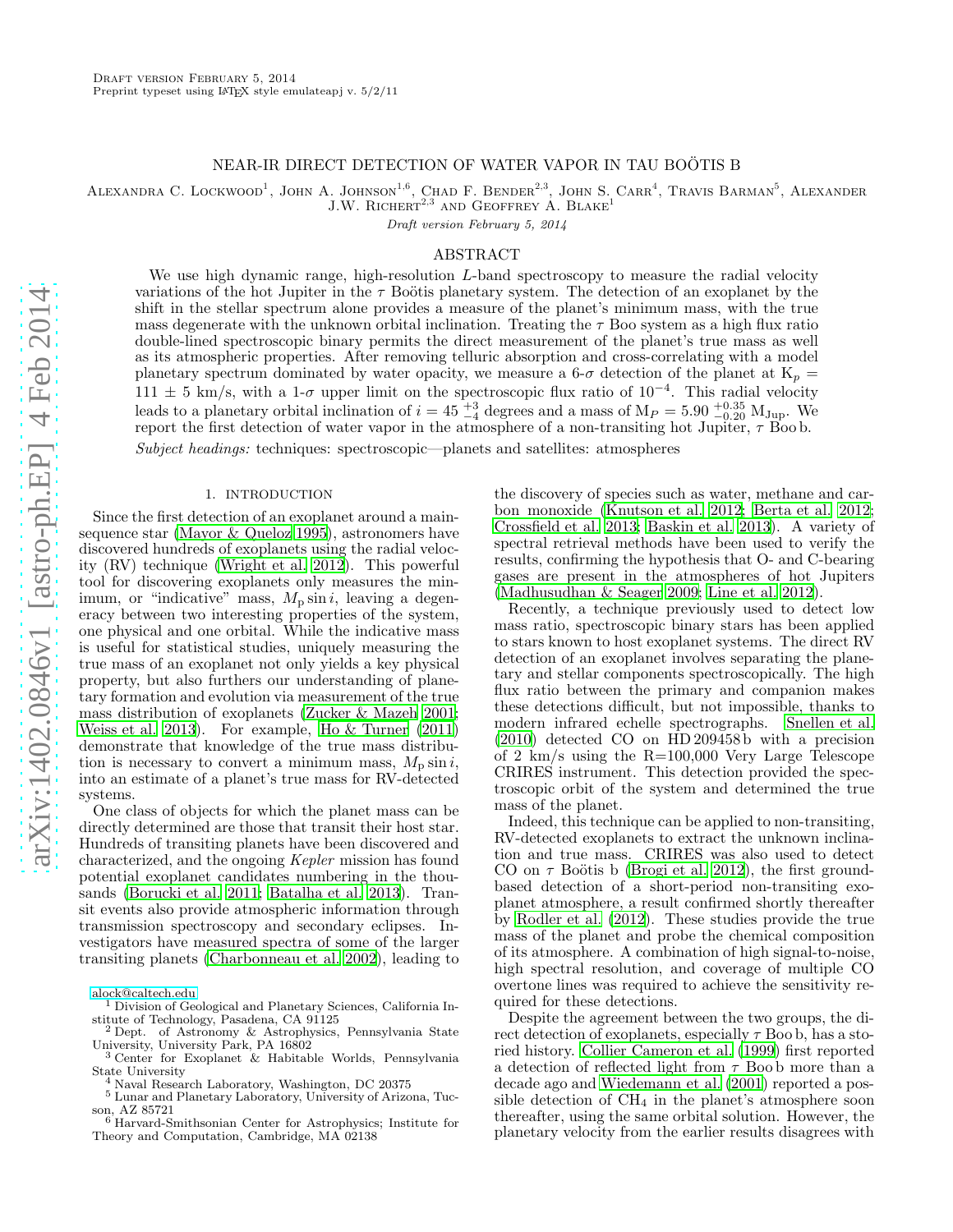more recent findings discussed above.

Here we report a detection of water vapor in the atmosphere of  $\tau$  Boo b, using spectroscopic observations centered around 3.3  $\mu$ m. The  $\tau$  Boötis system is a stellar binary comprised of a F-type 'A' component and a M-dwarf 'B' component. The hot Jupiter  $\tau$  Boo b orbits the larger 'A' component with a period of 3.312 days and a minimum (indicative) mass Msin  $i = 3.87 M_{Jup}$  [\(Butler et al.](#page-5-19) [1997\)](#page-5-19). Our detection confirms the mass determined by [Brogi et al. \(2012\)](#page-5-15) and serves to further characterize the atmospheric chemistry of this exoplanet. Data from five epochs reveal orbital motion of  $\tau$  Boob that is consistent with that reported by [Brogi et al. \(2012\)](#page-5-15). The planetary template spectrum used in the cross-correlation is dominated by water vapor opacity, providing strong evidence of water in the atmosphere of a non-transiting hot Jupiter for the first time.

## 2. METHODS

### 2.1. Observations and Data Reductions

We observed the  $\tau$  Boo system on five separate nights in March 2011, May 2011, and April 2012 (Table [1\)](#page-1-0), chose to optimize phasing near orbital quadrature, allowing for maximum separation of stellar and planetary lines. We use the Near Infrared Echelle Spectrograph (NIRSPEC) [\(McLean et al. 1995\)](#page-5-20) at the W.M. Keck Observatory, which provides high resolution ( $R \sim 25,000$  for a 3-pixel slit) in multiple orders at the wavelengths of interest to study near-infrared water emission. We obtained spectra covering 3.404-3.457  $\mu$ m, 3.256-3.307  $\mu$ m, 3.121-3.170  $\mu$ m, and 2.997-3.043  $\mu$ m. Each epoch covers a total elapsed time of approximately one hour, and is comprised of a continuous sequence of hundreds of exposures.

We extract NIRSPEC spectra using a custom Interactive Data Language (IDL) optimal extraction pipeline, similar to that described by [Cushing et al. \(2004\)](#page-5-21). The spatial profile weighting intrinsic to optimal extraction provides a reliable method for detecting and removing bad pixels due to detector defects and cosmic rays. It adjusts for seeing variations that occur over the course of an observation, and can also minimize the contamination from nearby stars that happen to fall on the slit. We have determined that the contamination from the M-dwarf companion  $\tau$  Boo B is negligible in all epochs of our extracted  $\tau$  Boo A spectra. Arc lamps typically used for wavelength calibration do not provide useful reference lines in the thermal infrared. Instead, we wavelength calibrate our spectra using unblended telluric features with accurately known rest wavelengths. Between 15 and 30 individual telluric lines are used for each order.

TABLE 1 L-band observations of Tau Boo b

<span id="page-1-0"></span>

| Date        | $JD - 2450000$ | Phase (rad) | (km/s)<br>$V_{baru}$ | $S/N_{3\mu m}$ |
|-------------|----------------|-------------|----------------------|----------------|
| 21 May 2011 | 5702.8542      | 0.3199      | -17.36               | 6525           |
| 03 Apr 2012 | 6021.0625      | 0.3847      | 2.26                 | 4768           |
| 01 Apr 2012 | 6019.0625      | 0.7810      | 3.02                 | 2871           |
| 14 Mar 2011 | 5634.9375      | 0.8164      | 11.75                | 5467           |
| 24 Mar 2011 | 5644.9375      | 0.8353      | 7.39                 | 6575           |
|             |                |             |                      |                |

We first correct the bulk telluric absorption with

TERRASPEC [\(Bender et al. 2012\)](#page-5-22), a synthetic forwardmodeling algorithm that uses the line-by-line radiative transfer model LBLRTM [\(Clough et al. 2005](#page-5-23)) to generate a synthetic absorption function for the Earth's atmosphere (hereafter, TAF). The TAF includes continuum absorption and line absorption for 28 molecular species, with line information provided by the HITRAN 2008 database [\(Rothman et al. 2009\)](#page-5-24). Vertical mixing profiles for the seven most prominent species  $(H_2O, CO_2,$  $O_3$ , N<sub>2</sub>O, CO, CH<sub>4</sub>, and  $O_2$ ) can be scaled or adjusted from the LBLRTM default profiles, which include the US Standard 1976, tropical, midlatitude, and subartic models. These models represent the average atmosphere for their respective latitudes (in 1976), which is a good initial guess for the instantaneous atmosphere corresponding to a single observation. We use the tropical model to provide initial vertical profiles for spectroscopy obtained from Mauna Kea.

TERRASPEC convolves the TAF with an instrumental broadening profile (hereafter, IP), which is measured from the data. The IP is parameterized as a central Gaussian surrounded by satellite Gaussians offset by a fixed percentage of the Gaussian width, and with adjustable amplitudes. This is similar to the IP parameterization described by Valenti et al.  $(1995)$  for use with  $I_2$ absorption cells. Typically 2-4 satellite Gaussians serve to model the IP. The instrumental broadened TAF is then multiplied by a low-order wavelength dependent polynomial to correct for the combined effects of blaze sensitivity and stellar continuum. TERRASPEC uses the least-squares fitting algorithm MPFIT [\(Markwardt](#page-5-26) [2009\)](#page-5-26) to optimize the parameters comprising the TAF, IP, and continuum. The FWHM of the profile is consistently  $1.3 \times 10^{-4} \mu \text{m}$ , which yields  $R = \lambda / \Delta \lambda = 24,000$ . Spectral regions containing stellar absorption are excluded from the optimization by adaptive masks.

The initial telluric correction can be significantly affected by the instrumental fringing. We therefore mask strong stellar lines from the telluric corrected spectrum, and analyze the remaining spectral range with a Lomb-Scargle periodogram [\(Scargle 1982\)](#page-5-27) to measure the frequency and power of the individual fringes present in our spectra. Two prominent fringes are seen at ∼1.75  $\text{cm}^{-1}$ and 2.18 cm<sup>-1</sup>. We then calculate the composite fringe function as the product of the individual fringes, and divide it into the non-telluric-corrected spectrum. The defringed spectrum is then reprocessed with TERRASPEC, yielding the telluric-free and continuumnormalized stellar spectrum, a measurement of the TAF, and a parameterization of the IP. This process was often iterated 2-3 times to ensure full removal of fringing and telluric absorption. Regions with atmospheric transmission  $\leq 40\%$  of the continuum value, determined from the TAF, are masked and excluded from the final planet search. Figure [1](#page-2-0) demonstrates the telluric removal process.

#### 2.2. Two-Dimensional Cross Correlation

Next we use a two-dimensional cross correlation analysis, TODCOR [\(Zucker & Mazeh 1994\)](#page-5-28), to simultaneously extract the planetary and stellar velocity shifts. We generated a synthetic stellar model of the  $\tau$  Boo A spectrum using a recent version of the LTE line analysis code MOOG [\(Sneden 1973](#page-5-29)) and the MARCS grid of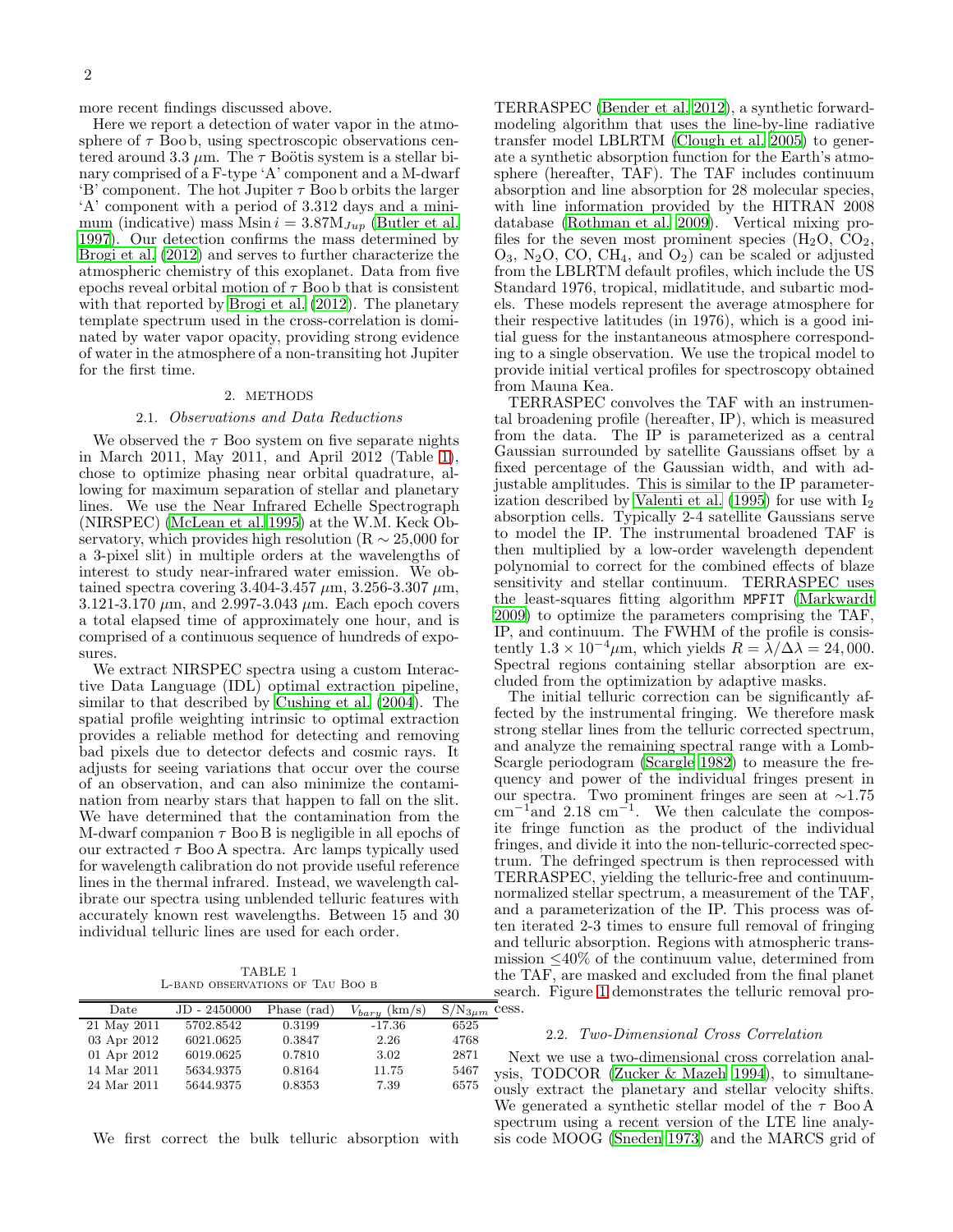

<span id="page-2-0"></span>FIG. 1.— The longest wavelength order of data from 14 March<br>011. Ton: The original wavelength-calibrated data. Middle: 2011. Top: The original wavelength-calibrated data. Telluric-removed spectra with stellar features overlaid (dotted line). Bottom: Stellar- and telluric-removed spectrum.

stellar atmospheres [\(Gustafsson et al. 2008](#page-5-30)). The input linelist was created by detailed matching of a synthetic solar spectrum to the ATMOS ATLAS-3 infrared solar spectrum [\(Abrams et al. 1996\)](#page-5-31), starting from the solar linelist generated by Sauval (see [Hase et al. 2006\)](#page-5-32). Using the MARCS solar model and solar abundances in [Grevesse et al. \(2007](#page-5-33)), adjustments were then made to the atomic line parameters, in particular the  $gf$ -values and damping constants, to fit the solar spectrum. For  $\tau$  Boo, a stellar atmosphere with effective temperature  $T_{\text{eff}} = 6375$  K, surface gravity  $\log g = 4.0$ , and metallicity  $|m/H| = +0.25$  was adopted, based on a review of abundance analyses in the literature. Individual abundances were set by matching observed lines for elements that were well measured by NIRSPEC (Fe, Si, Mg, Na); otherwise, an abundance of  $+0.25$  was used.

A plane-parallel model was calculated for  $\tau$  Boo b using the PHOENIX stellar and planetary atmosphere code [\(Barman et al. 2001,](#page-5-34) [2005\)](#page-5-35). The planet is very hot, with an equilibrium dayside temperature between 1600–2000 K, depending on the day-to-night redistribution of incident stellar flux. Only  $2\pi$  redistribution  $(T_{eq} \sim 2000 \text{ K})$  was used here. With an unknown planet radius, the surface gravity was arbitrarily set to  $10^4$ cm/sec<sup>2</sup> . As discussed above, water lines are the primary signal we seek in the planetary spectrum and to accurately model these we use the best available water line list from the ExoMol group [\(Barber et al. 2006](#page-5-36)). A final high-resolution spectral template was calculated at  $10\times$  the observed resolution ( $\Delta\lambda = 0.05$  Å).

For every epoch, the target spectrum is crosscorrelated to determine the cross-correlation function (CCF) for each order. The planet/star spectroscopic flux ratio is set to  $10^{-5}$ , the same order of magnitude as the expected photometric contrast between the two objects. We also tested flux ratios from  $10^{-3}$  to  $10^{-7}$ and the shape of the resulting maximum likelihood function remains the same because the analysis is only weakly sensitive to the absolute contrast ratio.

## 2.3. Maximum Likelihood Analysis

To find the most likely solution, each CCF must be converted into a probability, or likelihood,  $\mathcal{L}$ . To do this, we start with a relationship between  ${\mathcal L}$  and the familiar  $\chi^2$  statistic

$$
\mathcal{L} = \frac{1}{\sqrt{2\pi}\sigma_i} \prod_i \exp\left(-\frac{\chi_i^2}{2}\right)
$$

$$
\log \mathcal{L} = \kappa - \frac{\chi^2}{2} \tag{1}
$$

where  $\kappa$  is a constant that does not matter when comparing relative likelihoods, assuming  $\sigma_i = \sigma = \text{const.}$ Denoting the observed spectra as  $S_i$  and the template spectra as  $f_i \equiv f(\lambda_i + \Delta \overline{\lambda})$  yields

$$
\chi^{2} = \sum_{i} \frac{(S_{i} - f_{i})^{2}}{\sigma^{2}}
$$
  
=  $\frac{1}{\sigma^{2}} \sum_{i} (S_{i}^{2} + f_{i}^{2} - 2S_{i}f_{i})$  (2)

Each part of the quotient can be summed individually. For a continuum-normalized spectrum with N points, this results in

$$
\sigma^2 = \frac{1}{N} \sum S_i^2 \tag{3}
$$

<span id="page-2-1"></span>
$$
\chi_i^2 = \text{const} - \sum \frac{S_i f_i}{\sigma^2} \tag{4}
$$

The second term on the right-hand-side of Eqn [4](#page-2-1) is simply the CCF. Thus, the CCF and  $\mathcal L$  are related by:

$$
\log \mathcal{L} = \text{const} + CCF \tag{5}
$$

The goal is to maximize  $\sum \log L$  for both the stellar and planetary velocity shifts, where the sum is over all spectral orders for an individual epoch. Figure [2](#page-3-0) (top panel) demonstrates that the stellar velocity clearly stands out as the most likely solution for one epoch, as is the case for all other epochs as well. Our NIRPSEC spectra have insufficient RV precision to be sensitive to the orbital motion of  $\tau$  Boo A so the stellar RV is therefore fixed at the systemic value. Barycentric movement is accounted for.

The maximum likelihood (ML) solution of the planet's orbit is much more complex. The likelihood is proportional to the CCF, a two-dimensional surface that reflects coherence in features between template spectra and those of the target. Due to the multiplicity of rovibrational transitions in the asymmetric top spectrum of hot water, the correlation coefficient remains large  $(>0.9)$  over significant offsets. This results in multiple "peaks" at incorrect velocity lags, as can be seen in Fig. [2.](#page-3-0) Thus,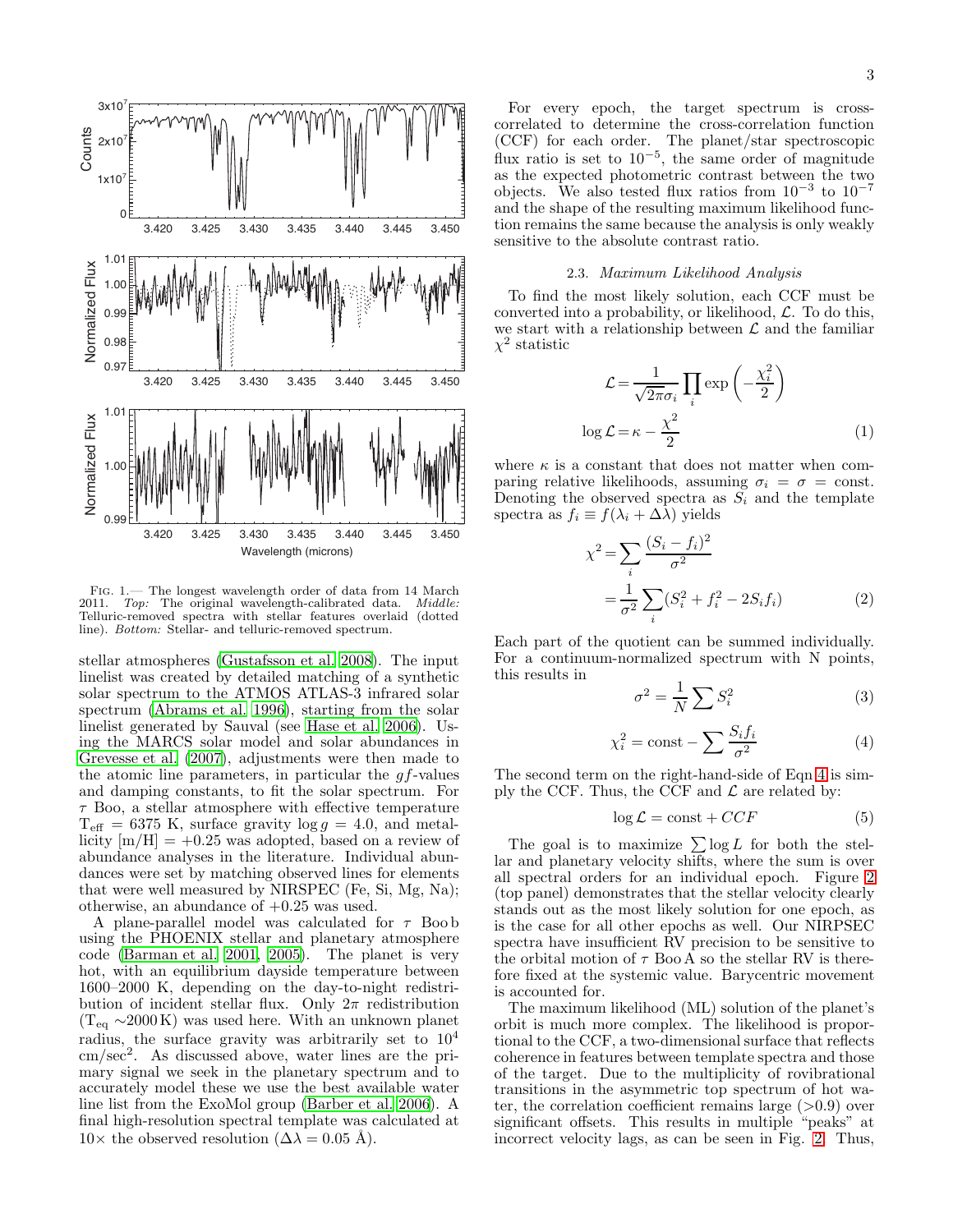a single epoch would lead to a degeneracy of solutions. Fortunately, we do not worry about alignment between planet and telluric spectra because not only are the spectra very different, but the combined systemic and planetary RV shifts the planetary spectrum sufficiently to avoid collisions between spectral features.



<span id="page-3-0"></span>FIG.  $2 - A$ : The ML function of the stellar velocity shift using the data from 24 March 2011. B-F: The ML function for the planet signal for 24 March 2011, 14 March 2011, 1 April 2012, 21 May 2011, and 3 April 2011, respectively. Note the changing sign of planetary velocities for each epoch, which are anti-correlated with the sign of the stellar RV shift. The vertical lines correspond to the velocity shift at a given epoch for an orbital solution with  $K_p=70$ (dashed),  $K_p=90$  (dotted), and  $K_p=110$  km/s (solid).

### 2.4. Orbital Solution

To break the degeneracy several epochs of data must be brought to bear. Using the known period of the planet, we calculate the orbital phase of each epoch (Table [1\)](#page-1-0) and use that to find the most likely planetary velocity consistent with a circular Keplerian orbit (the estimated planetary eccentricity is small, e  $\sim 0.02$ , [\(Butler et al. 1997](#page-5-19); [Brogi et al. 2012](#page-5-15))). Since the absolute orbital velocity of the planet is known from the period, we are actually interested in  $K_p$ , or semi-amplitude. A range of  $K_p$  is tested, each corresponding to a different inclination of the planet, as well as a unique mass. Furthermore, each  $K_p$  leads to a different velocity lag at a given phase, such that

$$
v_{pl} = \mathcal{K}_p \sin(\omega t + \phi) + \gamma \tag{6}
$$

where  $\omega = 2 \pi / P$ ,  $\phi$  is a phase lag that can be set to zero by choosing the proper starting date, and  $\gamma$  is the combined stellar barycentric and systemic velocities (V sin  $i\approx$ 15 km/s [\(Butler et al. 2006\)](#page-5-37) and  $V_{bary}$  listed in Table [1\)](#page-1-0) . We then seek the best-fitting  $K_p$  by maximizing the sum of the likelihood of  $v_{pl}$  for all epochs, whose highest value indicates the most likely solution for  $K_p$ .

# 3. RESULTS

It is clear that the ML curve for each epoch in Figure [2](#page-3-0) shows multiple peaks. Only one of these peaks per epoch can be the true peak that results from the planet signal in our spectra; the other peaks are artifacts caused by chance misalignments. The molecular lines in the model water spectrum can align by chance with both signal and noise features in the observed spectra and with other molecules in the planetary atmosphere that have not been included in the planetary template. However, the true peaks can be distinguished from artifacts by requiring a multi-epoch orbital solution that is consistent with a Keplerian orbit. The dashed, dot-ted, and solid lines in Fig. [2](#page-3-0) represent the  $v_{pl}$  for three Keplerian solutions with  $K_p = 70 \text{ km/s}, 90 \text{ km/s}, \text{ and}$ 110 km/s, respectively. While none correspond to the highest peak for all epochs, certain orbital solutions find peaks more often than troughs.

To find the most likely orbit, the likelihoods at every epoch for a given  $K_p$  are combined. The second panel in Figure [3](#page-4-0) presents this composite maximum likelihood, along with the corresponding planetary mass. This function represents the sum of the log likelihoods of all five epochs. There are two peaks in the likelihood function, at  $K_p \sim 70 \text{ km/s}$  and 111 km/s. We have demonstrated empirically the degenerate effects of cross-correlating a water spectrum. Now we explore the systematics of the analysis and consider how both the properties of the individual stellar and planetary template autocorrelation functions, as well as the correlation of the two template spectra, can affect the composite likelihood function.

To do this, synthetic data sets are subjected to the same analysis as the original data. Synthetic target spectra of just the stellar and planetary templates are used, each shifted to the correct velocity for a given epoch. The results are given in Fig. [3,](#page-4-0) whose top panel shows the normalized log likelihood from a planetary spectrum injected at 70 km/s, with a planet-to-star flux ratio of 10−<sup>5</sup> . The proper signal is clearly retrieved. However,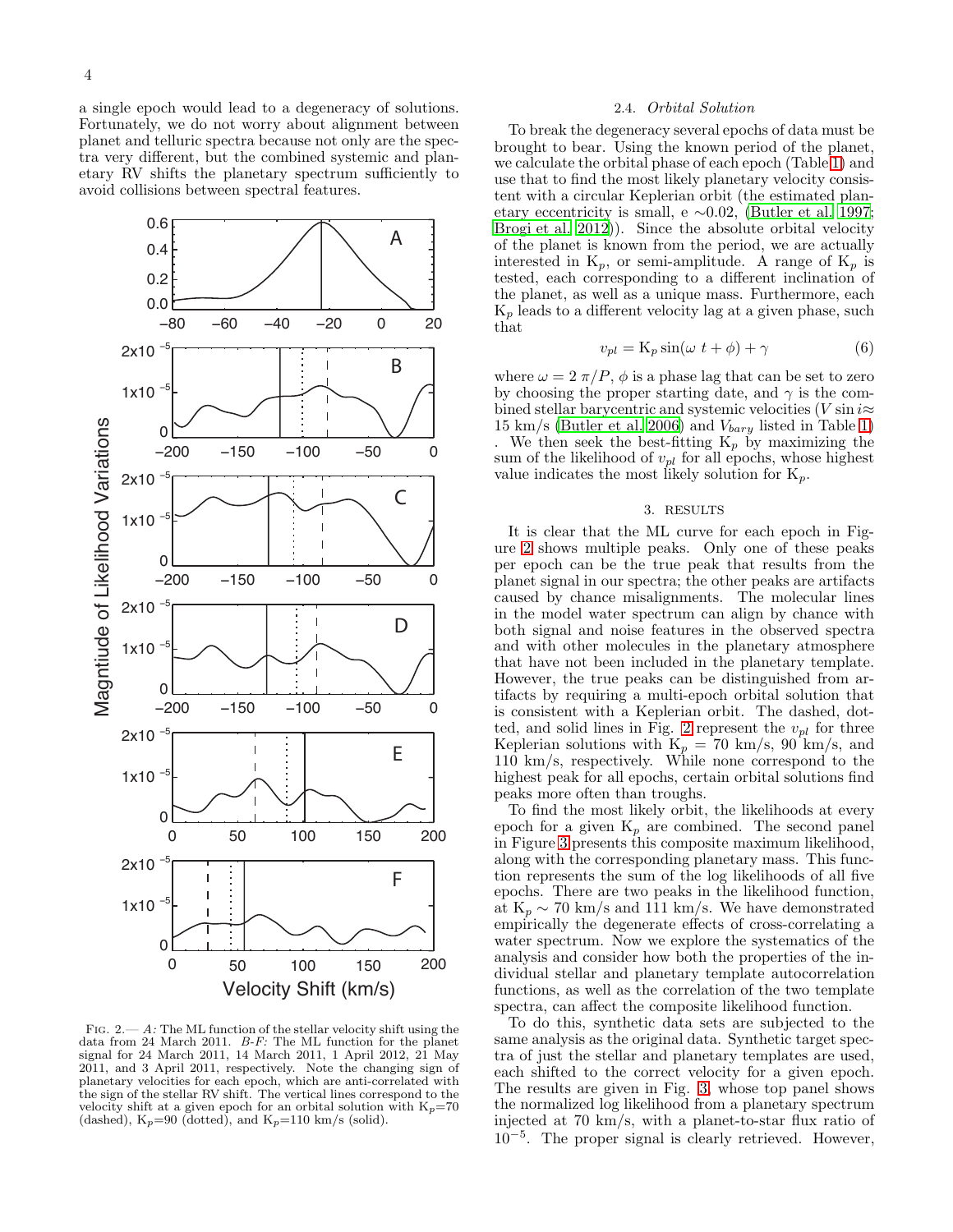

<span id="page-4-0"></span>Fig. 3.— The normalized log likelihood as a function of planetary velocity,  $K_p$ . A: Results from synthetic spectra, composed of the stellar and planetary templates, with a planetary signal injected at 70 km/s and analyzed with the same procedures applied to the data. B: The data analyzed using a planet-to-star flux ratio of 10<sup>-5</sup> for a water vapor around a planet with  $T_{eq} \sim 2000$  K. C: Same as A but for a signal injected at 110 km/s.

the third panel shows that at an injected planetary radial velocity of 110 km/s and the same contrast ratio, a double-peaked log likelihood results. Thus, following exactly the same procedure as was used for the observations, a "perfect" target spectrum with no noise and no (terrestrial) atmosphere retrieves both the correct and an additional signal, with a structure that mimics the data, likely as a result of the complex hot water spectrum near  $3 \mu m$ .

At a sufficiently high planet-to-star flux ratios, the true planetary signal should dominate the posterior likelihood. Indeed, using a flux ratio of  $10^{-3}$ , [Birkby et al.](#page-5-38) [\(2013\)](#page-5-38) detect water absorption from another (transiting) hot Jupiter, HD 189733 b. The right panel of Fig. [4](#page-5-39) shows that when the flux ratio of the planetary signal is increased to this level, the singular correct velocity is retrieved. We can constrain the spectroscopic contrast of  $\tau$  Boob relative to its host star by comparing the data to these synthetic fits. The simulations show that for  $\alpha \geq 10^{-4}$ , the correct 110 km/s solution should present a larger maximum likelihood. Since our data do not demonstrate this, we can put a  $1-\sigma$  upper limit on the high resolution spectroscopic flux ratio of  $10^{-4}$  at  $\sim$  3.3 microns. The left panel of Figure [4](#page-5-39) shows that a planetary signal of 70 km/s would be uniquely retrieved for all realistic flux ratios.

## 4. CONCLUSIONS & FUTURE WORK

The detection of  $\tau$  Boob has been a difficult quest. Contradictory results have been published over the past 15 years and the difficulty in both thoroughly removing

the telluric absorption and also extracting the diminutive planetary signal is not to be underestimated. Multiple observations at different wavebands improve the validity of the detection, and facilitate a variety of statistical tests to ensure an accurate measurement.

Here, the validity of the most likely solutions for the RV of  $\tau$  Boob are explored. Of the two prominent velocities that fit the data, one is shown to result from the systematics of the cross-correlation analysis performed on this high flux ratio spectroscopic binary system. Interestingly, previous velocity studies of the planet in reflected light [\(Collier Cameron et al. 1999\)](#page-5-17) and methane [\(Wiedemann et al. 2001\)](#page-5-18) retrieved values close to this artifact. We suggest that residual water vapor in the atmosphere, after the telluric removal, might have been responsible for the false value previously reported from infrared observations. As methods for telluric corrections have improved over the past decade, this problem can be overcome and the correct radial velocity retrieved.

Our analysis gives a 6- $\sigma$  detection of the planet at  $K_p$  $= 111 \pm 5 \text{ km/s}$  for  $\tau$  Boob, with a 1- $\sigma$  upper-limit on the 3.3  $\mu$ m planet/star spectroscopic flux ratio of 10<sup>-4</sup>. To determine the significance of our detection, we injected synthetic signals at a variety of planetary velocities and planet-to-star spectroscopic flux ratios and constructed the chi-square surface of the maximum likelihood fits. The orbital velocity is in good agreement with previous RV amplitude detections via CO by [Brogi et al.](#page-5-15) [\(2012\)](#page-5-15) and [Rodler et al. \(2012\)](#page-5-16), and our analysis reveals the presence of water vapor in the planet's atmosphere. Furthermore, using a stellar mass of  $1.341_{-0.039}^{+0.054}$ M<sup>⊙</sup> [\(Takeda et al. 2007\)](#page-5-40) and a stellar velocity semiamplitude of  $0.4664 \pm 0.0033$  km/s [\(Brogi et al. 2012](#page-5-15)), we derive a planetary mass of  $M_P = 5.90_{-0.20}^{+0.35} M_{\text{Jup}}$  with an orbital inclination of  $i = 45\frac{+3}{-4}$  degrees.

The technique presented here is in its nascent stages, and the work is by no means complete. Additional quantitative characterization of the physical properties (temperature, opacity) and composition (and thus estimates of vertical mixing) of  $\tau$  Boo b's atmosphere will require both significant simulations of the atmospheric radiative transfer and data analysis along with additional data at longer and shorter wavelengths. Such work is beyond the scope of this letter, but expanded studies of  $\tau$  Boo using the same methods described above, but also including molecules such as  $CH_4$  and CO at longer wavelengths than examined here, are underway. Indeed, although the mole fractions of methane should be insignificant for  $\tau$  Boo b, we have searched for the molecule using the methods described herein and have no detection to report in our data. With careful analysis in the future, the relative abundances of these molecules in the atmospheres of non-transiting exoplanets can be ascertained. Further applications of this technique, using water and methane as template molecules, to a variety of additional hot Jupiter exoplanets will be reported elsewhere.

### 5. ACKNOWLEDGMENTS

The W.M. Keck Observatory is operated as a scientific partnership among the California Institute of Technology, the University of California and NASA, and was made possible by the financial support of the W.M. Keck Foundation. ACL and GAB gratefully acknowledge sup-